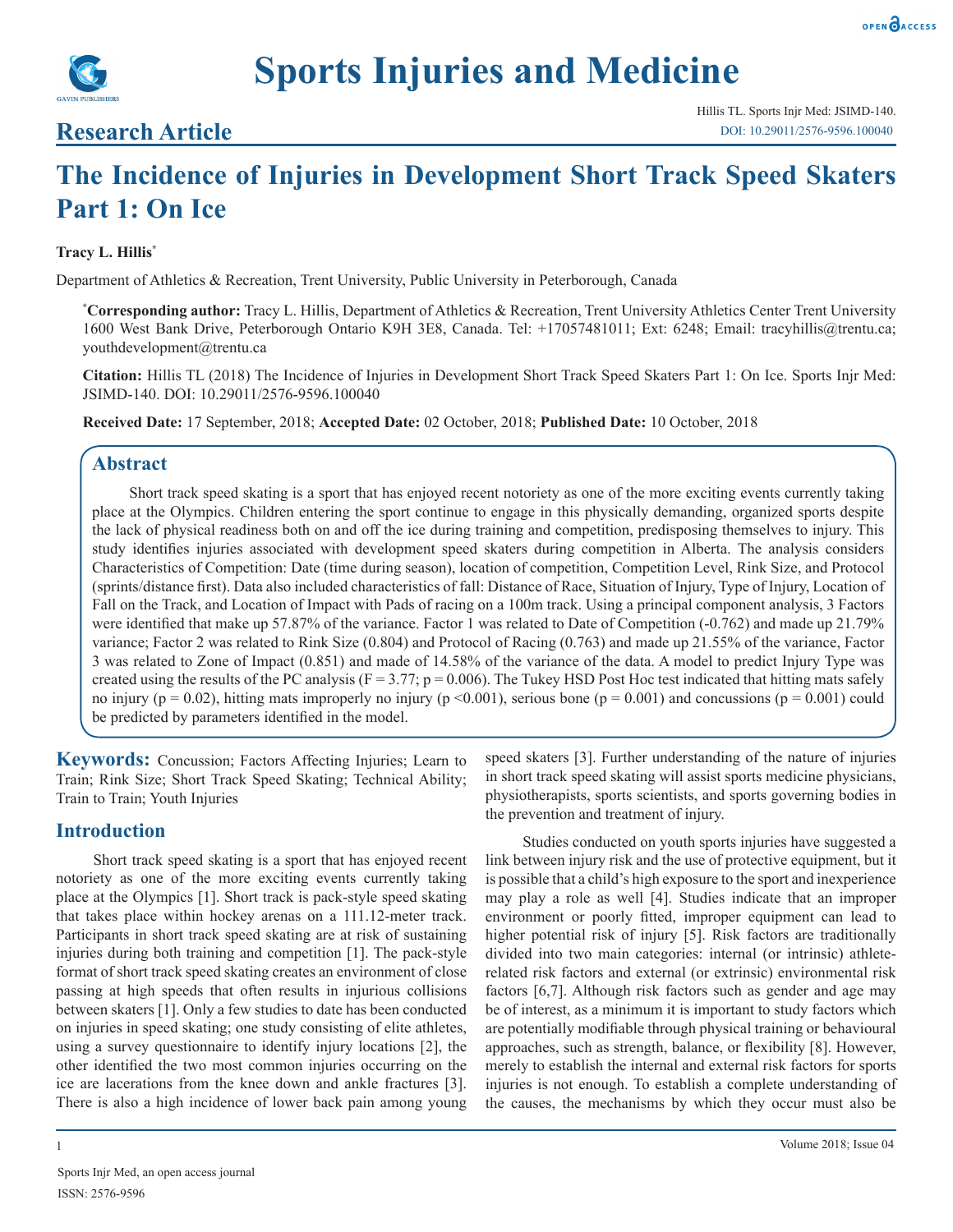identified [9]. Lack of information for development skaters is even scarcer as significant knowledge deficits exist regarding sports injuries in the young child. As a result, children continue to engage in physically demanding, organized sports despite the lack of physical readiness, predisposing themselves to injury.

A prospective study would also be useful in assessing the intrinsic and extrinsic risk factors at play in short track speed skating. Intrinsic risk factors are those inherent factors, such as sex, age, biomechanical alignment, joint laxity, muscle strength, flexibility, conditioning, and maximum velocity capability. Whereas some extrinsic risk factors for injury in short track skating are ice quality, safety equipment worn, time exposed to racing/training, number of skaters in a race, number of people falling in a single collision, and type and quality of protective matting covering the rink boards.

A comprehensive longitudinal study has been underway to determine both the intrinsic and extrinsic factors involved in determining speed skating injuries in development athletes in both dryland and on ice training and competition respectively. To better understand the dynamics involved with development skaters when they fall and therefore the potential for injury; location of falls on the track, conditions of falls, injury extent due to falls, data was collected over the 2012-2013 speed skating season from competitions throughout Alberta Canada. The information in this study will document extrinsic factors involved in the potential for injuries in developmental speed skaters in short track speed skating occurring while racing.

## **Methods**

Data was collected during the 2012-1013 short track speed skating season from 14 competitions held for skaters; Fundamentals to Train to Train. Skaters in these age categories skate on the 100m track. The 100m track is recommended for skaters who have not reached the Learning to Compete stage of development. The 100m track may be laid out on any size ice surface in so long they will accommodate the provisions of ISU Rule 280 Paragraphs 1b, c, d [10].

Competitions took place on several rink sizes so there was opportunity to look at the relationship between incidents of falling and rink size. Data was collected from the center of the track to optimize observations over the entire racing surface. Data was recorded immediately after the skater was deemed ok or after the skater was removed from the ice following a serious injury. Follow up with medical staff occurred during breaks in racing to determine

the extent of the injury and collaboration occurred with the medical staff to determine injury classification. Injury classification included: No injury ( skater fell and got up immediately, skater able to continue racing), minor injury (bump or bruise or small cut that required minimum attention, skater able to continue), serious cut ( abrasion received through a fall or contact with another skater during a fall, may or may not require stiches but requires attention, skater may miss a section of racing but continued to race after observation or skater withdraws from racing) serious back (skater falls and slides on back through the crash zone or impacts the mats incorrectly, scratches, bruising the results, or impact jars back, loss of breath may occur, skater withdraws from competition), serious bone, (bruise or break to a bone, usually tibia, or ankle, or femur, skater withdraws from competition); concussion (traumatic [brain](http://www.webmd.com/brain/picture-of-the-brain) injury that is caused by a blow to the head or body, a fall, or another injury or impact with the mats that jars or shakes the brain inside the skull, skater withdrawn from competition). No differentiation was made between mild to serious concussions in this study.

Data collected included; Characteristics of Competition: Date (time during season), location of competition, Competition Level, Rink Size, and Protocol (sprints/distance first). Data also included characteristics of fall: Distance of Race, Situation of Injury, Type of Injury, Location of Fall on the Track, and Location of Impact with Pads. A figure identifying the location of mats and the zones of protection for Short Track Speed Skating [11] and a description of the extent of the zones is in Appendix 1. All competitions also have a crash zone (represented by the blue dashed lines), an area where the ice is not smooth Appendix 1. This area is present to reduce the speed of skaters as they approach mats in the corners. This area is approximately 2 meters away from the mats at the apex and approximately 3 meters from the pads at the corners. No crash zone is required in the straightaways to encourage passing [10]. Descriptive statistics were conducted to identify general trends for information. A principle component analysis was used identify what factors contribute to falls during the season [12]. A multiple linear regression was used to determine the injury potential [12].

## **Results**

During the 2012-2013 season,  $n = 128$  falls occurred over 14 competitions ranging from Fundamentals to Train to Train levels. Of those falls  $81\%$  (n = 103) of the falls took place during sprints, 100 - 500m, 13.3% ( $n = 17$ ) of the falls occurred during middle distances,  $1000 - 1500$ m, whereas  $6.3\%$  (n = 8) of the falls took place during the longer distance, the 3000m. Table 1 indicates the locations on the track where skaters fell during competitions.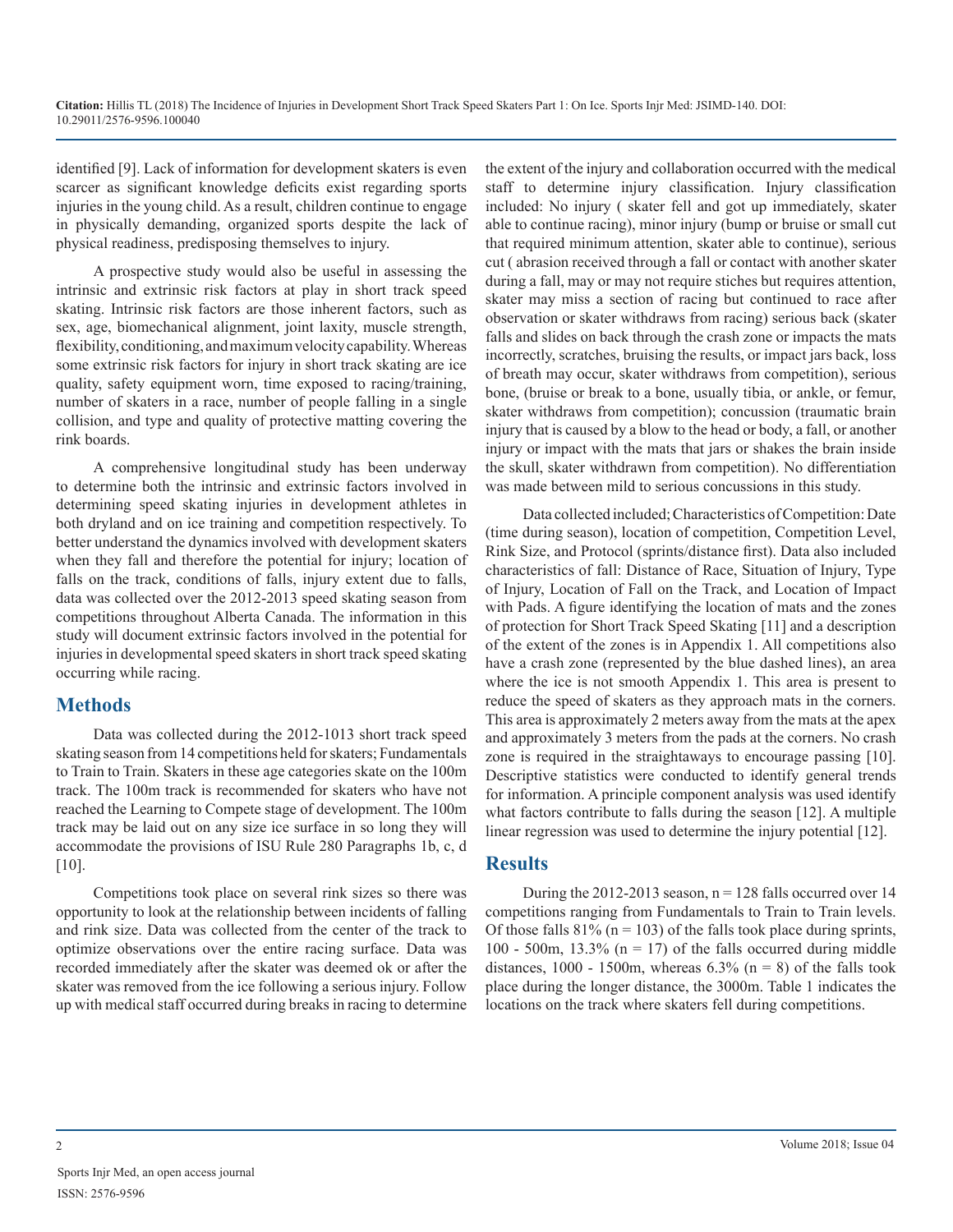| <b>Location on The Track</b> | N   | <b>Percentage of Fails</b> | <b>Mat Coverage</b> | Percentage |  |
|------------------------------|-----|----------------------------|---------------------|------------|--|
| Off the Start                |     | 3.9                        | Yellow/Red          |            |  |
| <b>Entrance to Corner</b>    | q   |                            |                     | 3.9        |  |
| Apex                         | 63  | 49.2                       |                     | 75         |  |
| Apex Finishing Corner        | 17  | 13.3                       | Red                 |            |  |
| Corner Exit                  | 19  | 14.8                       |                     |            |  |
| Straight Away                | 6   | 4.7                        | Green               | 4.7        |  |
| Finishing                    |     | 3.9                        | Yellow              | 10.2       |  |
|                              | 5.5 |                            |                     |            |  |

**Table 1:** Mat Location of falls by Skaters on the Track.

Table 1 indicates that most of the falls 49.2% occurred at the apex, while 14.8% of the falls took place at the corner exit. Of interest is the 3rd highest number of falls took place at the apex of the finishing corner 13.3% (approximately 3m from the finish line). Both the start and the finish had the lowest number of falls; 3.9%. An important consideration in determining injury type is the location of impact. Different zones of impact indicate where the greatest depth of protection of mats occurs (Appendix 1).

As indicated in Table 1 the highest number of falls occurred at the apex therefore the highest number of impacts by skaters occurred in the Red Zone (75%). Of interest is the second highest percentage of impacts with the pads occurs in the Yellow Zone (10.2%). This corresponds with the number of falls taking place on corner exits (14.8%), particularly the finishing corner (13.3%). Five-point five percent (5.5%) of the falls failed to reach the mats while both Yellow/Red and Green Zones showed 3.9% and 4.7% of impact respectively (Table 1).

To prevent injuries from crashes and/or reduce their severity, understanding where skaters fall into mats is only part of the answer. Understanding why skaters fall and what happened during a fall

can provide important information into what other information can be provided to skaters to reduce injuries. Table 2 provides a breakdown of the type of injuries identified overall during racing over each distance. Sprint distances include 100m, 200m pursuit, 400m and 500m (T2T skaters racing in Single Distance Series at Calgary Oval); Middle Distances include 1000m and 1500m and Long Distance is a 3000m points/time trial race.

A general trend was identified where a reduction of injury types is seen as the distances become longer (7 injury types identified in sprint distances, 4 injury types identified in middle distances and 2 injury types identified in long distance). Overall skaters showed the highest percentage of falls happened with no injury in all distances; sprint: 66.9%, middle: 50% and long distance: 83.3% respectively. However; concussions were the second highest injury result regardless of distance, short: 10.7%, middle: 27.8% and long distance: 16.7% respectively. Of interest is the percentage of skaters that hit the mats improperly without injury during sprints (8.7%) and the serious bone injuries that occurred in Sprint distances (4.9%). Table 2 provides a further breakdown of the main reasons for injuries and percentages of injuries by Heat, Semifinals and Finals.

| <b>Distance</b>           | <b>Description of Main Causes for Injuries</b>    | <b>Result</b>      | Heat | Semi<br>Percentage | <b>Final Percentage</b> |
|---------------------------|---------------------------------------------------|--------------------|------|--------------------|-------------------------|
| <b>Sprint</b>             | two skaters collide and fall together.            | no injury          | 65.5 | 58.3               | 82.5                    |
|                           | toe in his face first                             | minor<br>(bruised) | 17.2 | 8.3                | 1.5                     |
|                           | lost balance (tried to pivot, can't handle speed) | serious bone       | 6.9  |                    | 7.9                     |
|                           |                                                   | Concussion         | 6.9  | 33.3               | 7.9                     |
| Middle<br><b>Distance</b> | lost balance                                      | no injury          | 83.3 |                    | 45.4                    |
|                           | contact with another skater                       | minor<br>(bruised) |      |                    | 1.8                     |
|                           | two skaters collide and fall together             | serious back       | 1.6  |                    | 9                       |
|                           |                                                   | concussion         |      |                    | 27.2                    |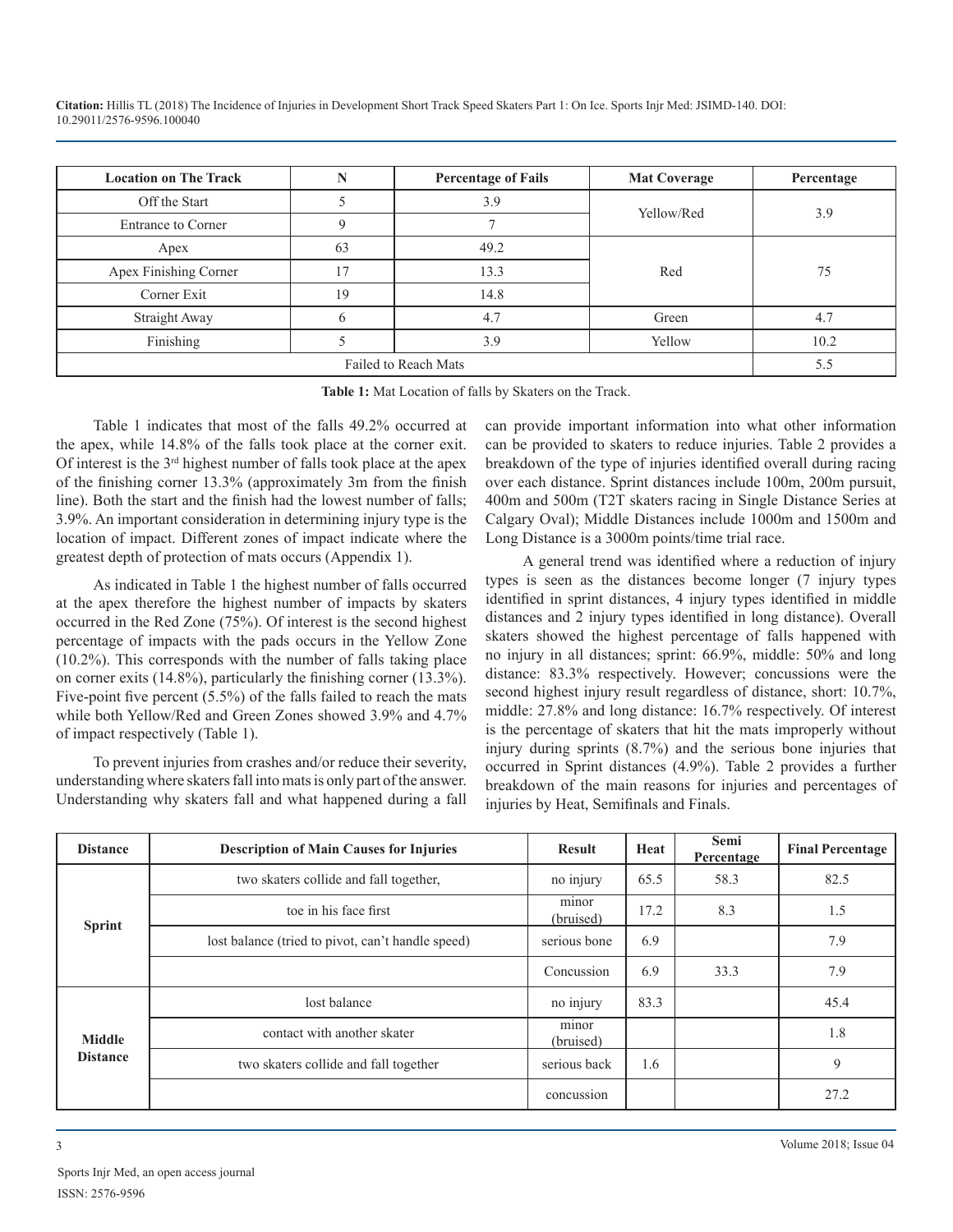| Long<br><b>Distance</b> | part of skater (arm/skate/body) will hit another skater lose<br>balance fall on their own (fatigue) | no injury  |  |  |
|-------------------------|-----------------------------------------------------------------------------------------------------|------------|--|--|
|                         |                                                                                                     | concussion |  |  |

**Table 2:** Description of Main Causes of Injuries and results during heats, Semifinals and Finals.

Overall the main reasons for falling in all distances appears to be when two skaters collide or contact of some part of the body occurs between skaters. The second reason appears to be loss of balance or control that may occur because of increased speed; as during the sprints, or fatigue; as during the middle and longer distances (Table 2). The overall trend in the percentage of injures appears to increase over the course of racing in sprints with a higher percentage of injuries occurring during finals (Table 2). However, the number of injury types remains the same. The exception to this is the occurrence of concussions which increases during semifinals (33.3%) and is reduced in finals (7.9%). A possible explanation may be seen in the attempts of skaters to place in a higher final. In the middle distance the overall trend is a reduction of percentage of injuries however there is an increase in the type of injuries that can occur (Table 3). In the longer distance (3000m) injuries occur only in the finals since during most competitions this distance is a super-final (only raced once during competition).

In Alberta the opportunity to race occurs on the local rink in town. In Alberta only, Calgary and Lethbridge have Olympic sized rinks (60.96/30), the rest of the locations have rinks with similar lengths though smaller widths (60.96/27.43; 60.96/25.91). Figure 1 shows the percentage of injuries in relation to rink size.



**Table 3:** Percentage of Injuries in Relation to Rink Size.



**Figure 1:** Locations of mats and Short Track Crash Protection Zones (SIMEC 2012).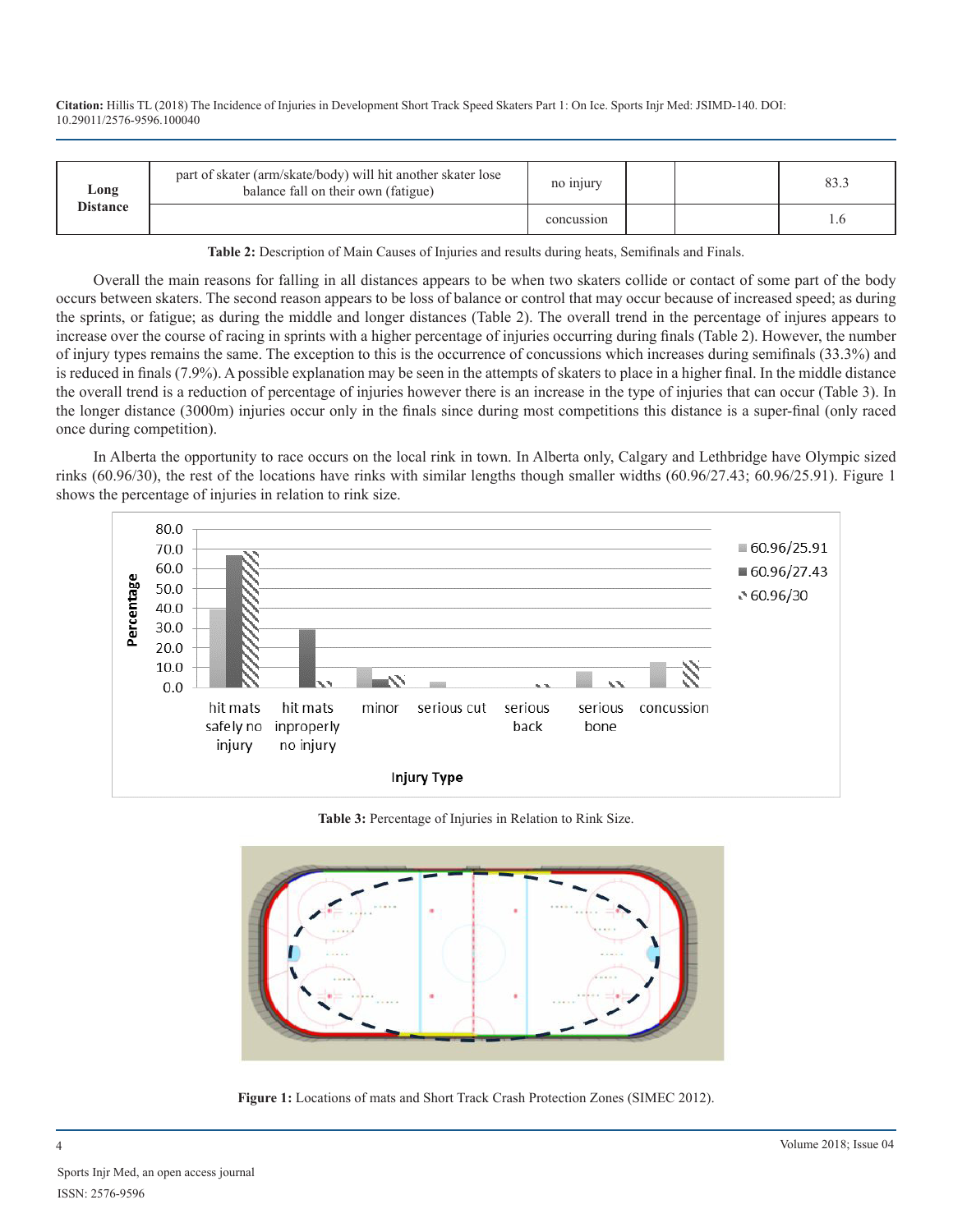To determine which components of racing may determine injury potential a Principal Component Analysis and multiple linear regression were run on the data to identify what factors may lead to injury. Using a principal component analysis (extraction method PCA; Varimax rotation with Kaiser Normalization rotation converged in 5 iterations); 3 Factors were identified that make up 57.87% of the variance. Factor 1 was related to Date of Competition (-0.762) and made up 21.79% variance; Factor 2 was related to Rink Size (0.804) and Protocol of Racing (0.763) and made up 21.55% of the variance, Factor 3 was related to Zone of Impact (0.851) and made of 14.58% of the variance of the data.

To determine if the information collected in this study could predict Injury Type date collected on Date of Competition, Rink Size, Distance, Protocol (whether sprints were first, or middle/long distance was raced first), location of fall and zone of impact were assessed using a multivariate analysis. A Tukey HSD Post Hoc test was run on parameters to determine which types of injuries were most likely to be explained by the analysis. The results of the Multiple linear regression indicate that Injury Type could be significantly predicted by Date of the Competition, Rink Size, Protocol of racing and Zone of Impact ( $F = 3.77$ ;  $p = 0.006$ ). The Tukey HSD Post Hoc test indicated that hitting mats safely no injury ( $p = 0.02$ ), hitting mats improperly no injury ( $p \le 0.001$ ), serious bone ( $p = 0.001$ ) and concussions ( $p = 0.001$ ) could be predicted by parameters identified in the model.

## **Discussion**

Overall speed skating competitions in Alberta within the Fundamentals through Train to Train development stages provide an "adequately safe" environment in which to develop racing skills. The results of this work will help identify situations and injuries related to falls in development speed skaters during competition.

The results of this study indicate that most falls in these developmental stages mainly occurs during the sprint distances (100m - 500m) with falls typically occurring at the apex of a corner, a corner exit and between the apex and exit of the finishing corner. Because the corners in speed skating are used to build speed during the straightaway it is possible that the results are related to three essential components; 1) the inability to properly build speed in the corners; instead of building speed at the start of the corners skaters are cutting the entry too short and trying to increase speed at the apex. Because speed is inconsistent skaters then swing too wide or try to cut sharply on the exits resulting in collision with other skaters or loss of balance (this is a common observation in Fundamental and Learn to Train skaters). The second component is that speed is built during the straightaway and skaters are travelling (what they feel is) too fast to properly navigate the corners, try pivot by reaching out, loosing balance and falling or colliding with another skater (this is a common observation in Fundamental, Learn to Train skaters and Train to Train skaters). Finally, skaters are properly entering corners and carrying good speed through the corners however pick the wrong strategy (trying to pass on the inside, not waiting to pass on the exit and collide with another skater (this is commonly seen in Train to Train skaters). This strategy is further complicated by the size of the rink and corresponding track.

Falls do occur in the middle and longer distances however the location of the falls are similar, occurring at the apex, corner exit and finishing corner. At these age/stages of development 1000m, 1500 and 3000m races are presented in super finals. Skaters are often inexperienced in racing these distances, therefore most of crashes identified are interactions with other skaters during bell lap (finishing), loss of technique due to becoming tired; lost balance, attempt to pivot lean too far and fall. Most of crashes therefore result in low impact and therefore minimal to no injury. One concussion was documented and occurred early in the race; the injury was the result of exiting the corner too wide to collide with the mats, to catch up to the pack, the skater fell again hitting her face.

In this study a general trend was identified where a reduction of injury types is seen as the distances become longer (7 injury types identified in sprint distances, 4 injury types identified in middle distances and 2 injury types identified in long distance). Overall skaters showed the highest percentage of falls happened with no injury in all distances; 66.9%, 50% and 83.3% respectively. However; concussions were the second highest injury result regardless of distance, 10.7%, 27.8% and 16.7% respectively. Of interest is the percentage of skaters that hit the mats improperly without injury during sprints  $(8.7%)$  and the serious bone injuries that occurred in Sprint distances (4.9%). Most skaters who fell improperly commonly went into the mats feet first or hands first. This indicates a lack of learning the proper way to fall. Of the two serious bone injuries one was the result of direct impact with the mats improperly on a boarded rink. The Learn to Train skater fell at the apex carrying too much speed and went into the mats with both feet up. Because he went in feet first, his ankles were locked, and the resulting impact fractured his tibia. It is important to note that the presence of the skid zone did little to slow his speed. The second serious bone injury during sprints was the result of increased torque on the ankle; the skater was exiting the corner with a lot of speed but tried to stay tight on the track. The result was a change in weight too quickly which resulted in increased torque on the ankle/tibia. The result was a fractured tibia. The skater fell and impacted the mats in the Yellow Zone. Because this skater was a Train to Train and had shown an increase in growth during the summer; therefore, an increase in strength, it is likely his injury was a result of his inability to handle the increase in speed.

All the main reasons for falling in all distances appears to be when two skaters collide, or contact occurs with some part of the body between skaters. The second reason appears to be loss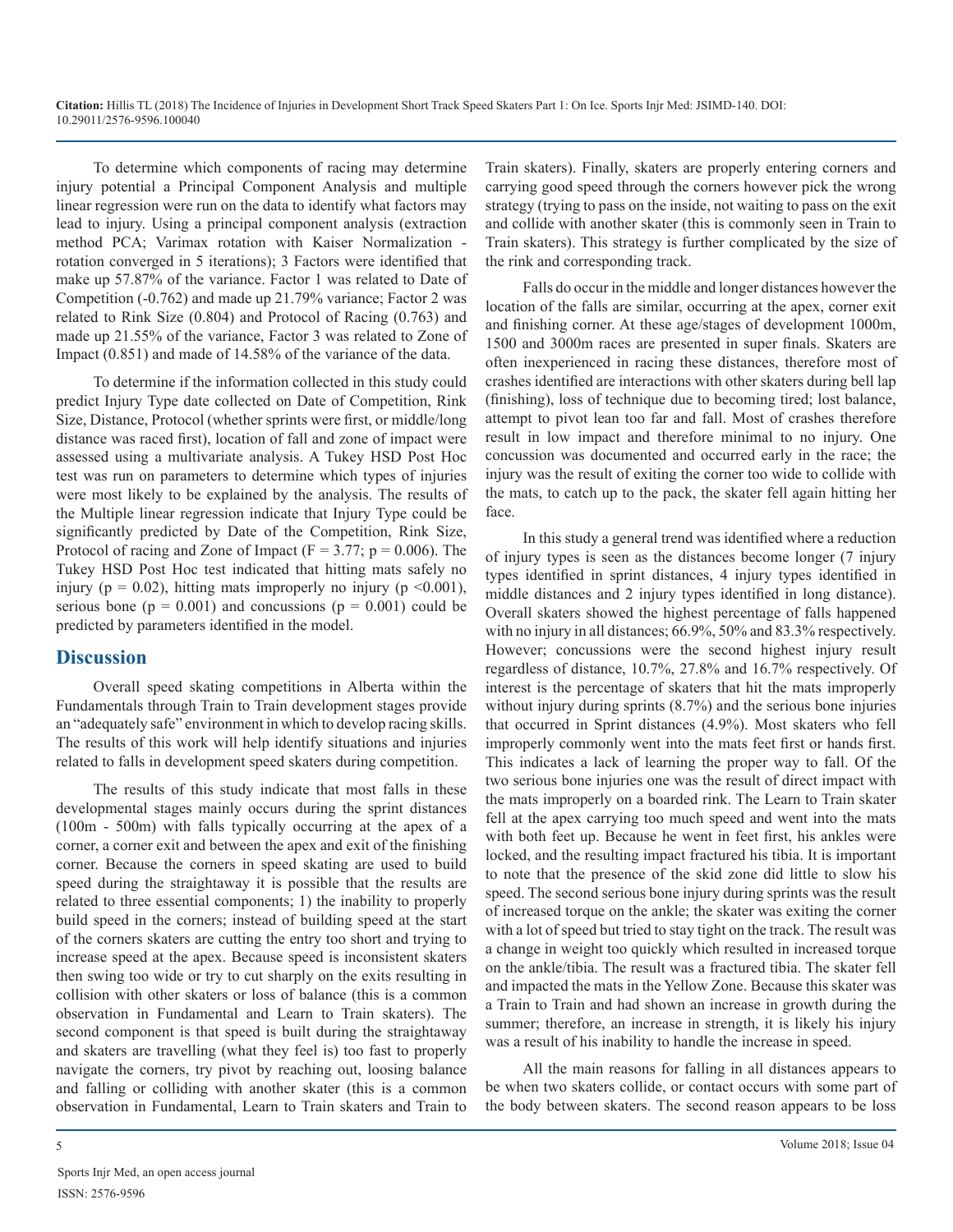of balance or control that may occur because of increased speed; as during the sprints, or fatigue; as during the middle and longer distances (Table 2). Skaters in the Fundamental and Learn to Train developmental stages currently in Canada quite often do not train for the longer distance events. The overall trend in the percentage of injures appears to increase over the course of racing in sprints with a higher percentage of injuries occurring during finals (Table 2). However, the number of injury types remains the same. The exception to this is the occurrence of concussions which increases during semifinals (33.3%) and is reduced in finals (7.9%). Two possible explanations may occur; the attempts of skaters to place in a higher final, or reduction of technique in a speed situation. In the middle distance the overall trend is a reduction of percentage of injuries however there is an increase in the type of injuries that can occur (Table 2). In the longer distance (3000m) injuries occur only in the finals since during most competitions this distance is a super-final (only raced once during competition).

When analyzed several factors be contributing to a situation that instigates a fall and the corresponding injury; Date of Competition, Rink Size, Protocol of Racing, and Zone of Impact. These factors make up 58% of the reason for injury to occur. Other components not analyzed include how the fall was initiated, skater size and skater ability, thought these remain to be tested. The results indicate that a greater percentage of injuries occurred during the second half of the season, than the earlier half of the season. During the second half of the season skaters are attempting to qualify for higher level competitions (such as Canada West/East, Provincial championships) and are skating at higher levels of competitions where they are potentially taking more risks than earlier in the season. The majority of injuries also occurred on smaller rink sizes, although the highest number of injuries occurred on rink sizes 60.96/27.43. Skaters who do not practice on this size of rink were more likely to fall and receive an injury than skaters who trained and raced on this size of rink. Observations indicate that these skaters also did not know how to properly hit the mats, nor respond to a hit on a rink where mats cover boards. The protocol of the competition also had an impact on percentages of fall and injury types. A higher percentage of fall and serious injuries occurred when sprint distances were run first. This result may indicate that skaters have had very little time to adapt to a different ice surface than they are used to skating on, are trying to go fast in a rink that may have different dimensions. As a result, skaters may impact different zones with different levels of padding than they are familiar with. By identifying these components, a model can be used to predict the potential for injury type thereby determining which ability of competitions skaters should be attending potentially reducing injury. The fact that changes in the percentage of hitting mats safely no injury and hitting mats improperly no injury occurs indicates that those skaters who are familiar with smaller, boarded rinks can prevent

injury to themselves whereby skaters who are not familiar with these conditions are more likely to fall and injure themselves and potentially receive a serious injury including concussion. This should lead to increased education for skaters who are not familiar with smaller boarded ice surfaces; skaters attending these competitions should have knowledge and experience of the ice they are skating on either through previous racing or coached to skate on this type of rink.

It is important to note that the risk of injuries in the Fundamental through Train to Train skaters is potentially increased greatly since they do not have basic knowledge and lack sound skating technique. For example, a typical fall in skaters of these developmental stages is often due to a spontaneous loss of balance. Beginners also underestimate the attainable velocity and generally have trouble stopping. Falling in advanced skaters has been associated with travelling at high speed, performing specific manoeuvres in the curves or interaction with other skaters. Conversely, beginners are more likely to fall from an inability to avoid an obstacle (in racing another skater, puck or presence of water on the track) or inadequate stopping capability.

Stronger emphasis needs to be placed on teaching falling technique for all levels as well as proper coaching of strategy in racing in the higher Train to Train skaters. While there is only anecdotal evidence that learning basic skating skills would reduce injuries, the acquisition of skills such as balance, turning, braking, speed control and stopping, as well as falling technique should be highly recommended as injury prevention tactics.

## **Acknowledgements**

The author would like to thank the medical staff who determined the injury types during competitions. This work is part 1 of a study being conducted on speed skating injuries in development skaters. The author would like to thank Larry Katz for review of the manuscript prior to submission. Thank you is also extended to the anonymous reviewers who provided comments on the manuscript.

## **Conflict of Interest**

There is no conflict of interest.

#### **Appendix 1 Description of Crash Zone Protection for Short Track Speed Skating**

- Red Zone: The red zone shall extend from the icing line (or 1m from the end of the rink if there is no icing line) through to the track marker closest to the rink's centre line.
- Yellow Zone: The yellow zone shall extend from the track marker closest to the rink's centre line (end of the red zone) to the rink's centre line.